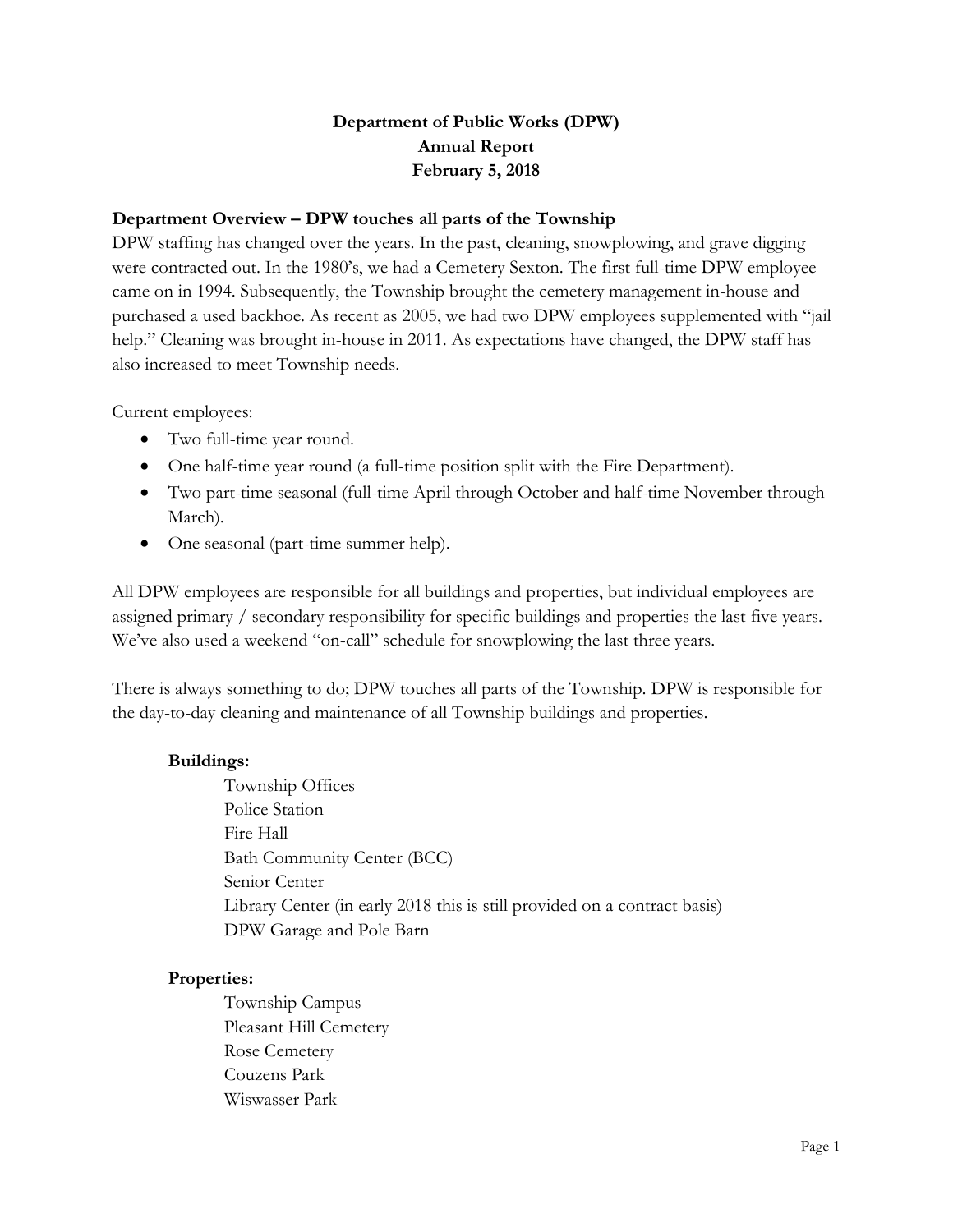Soccer Park Park Lake Beach Rickard Boat Launch Fletcher-Robson Nature Park

The Township also has several properties which require attention either on an as needed basis or have the potential for future development which would mean adding them to DPW's regular schedule.

#### **Other Properties:**

Roadways and Ditches (litter, etc.) Chandler Road Sign Upton Road Property The Pit Community Garden Property (current lease agreement expires May 2018) Park Lake Preserve ("Poison Ivy Park") "Overflow" Parking Lots

Various events and activities throughout the year require additional work by DPW to prepare the facilities, set up or deliver equipment, clean-up, etc.

### **Events and Activities:**

Elections Bath Days Summer Solstice Farmers Market – particularly on demonstration days Tom King Junk Day Bridge Tournament Buck Pole Baseball / Football Programs Property / Building Rentals

### **Recent History / Trends / Accomplishments**

In addition to its daily routine DPW needs to adjust schedules frequently to accommodate weather, funerals, department "requests," staff time off, and extra projects.

### **Recent Projects (not complete list):**

Assisted renovation of Senior Center kitchen Removed old Senior Center deck Landscaped around new Senior Center deck Fire Department – list of minor projects to address prior deferred maintenance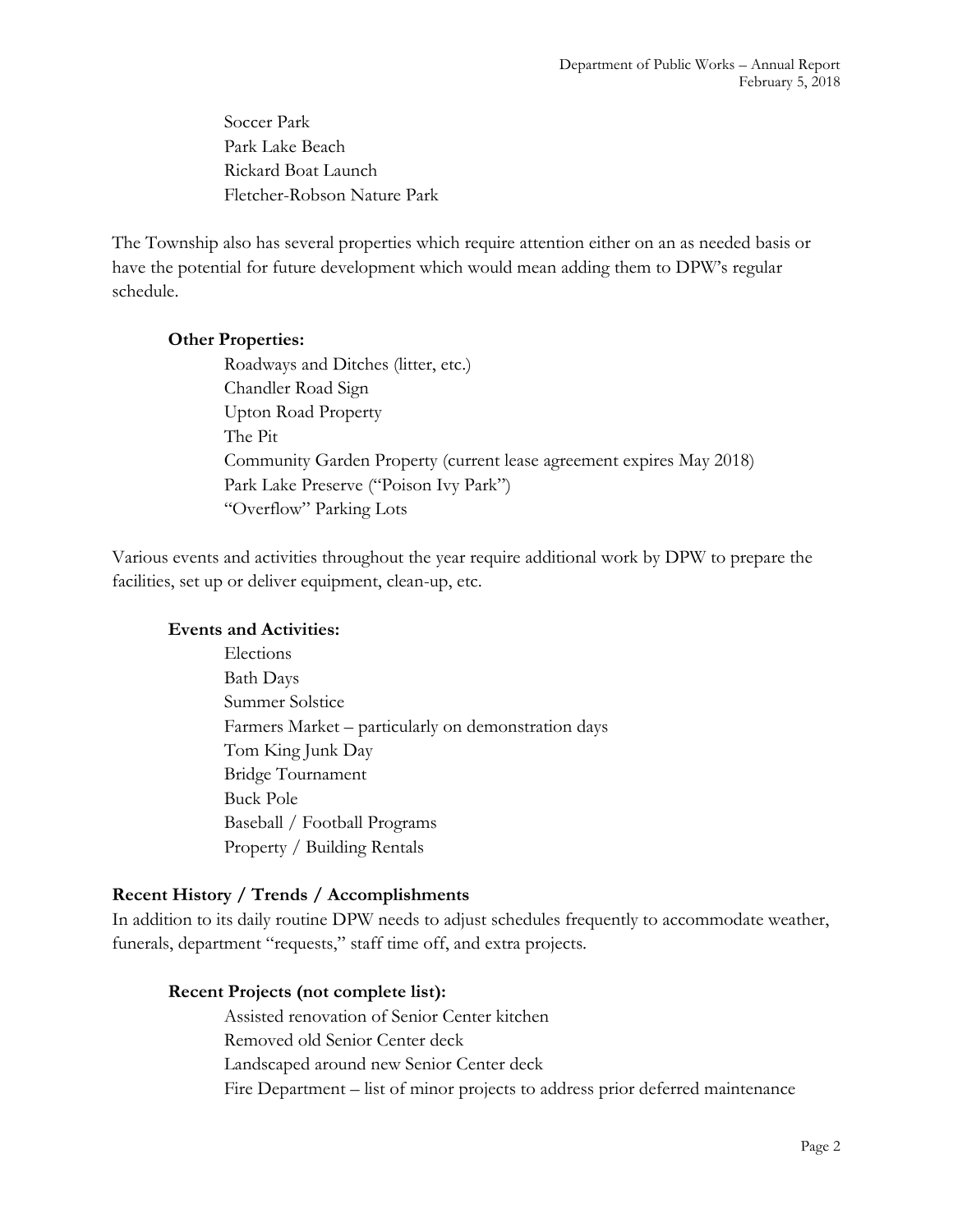Remodeled offices / break room / conference room Painted offices for new employees Assisted setting up camera system in BOT room Built additional shelves in basement and disposed of old papers and items Replenished beach sand Goose spray deterrent at Park / Beach / Boat Launch Stripped and stained Couzens Park gazebo Repaired Soccer Park storage shed Removed retaining wall blocks Researched and coordinated installation of vehicle lift Reorganized cabinets at DPW Built "workshop" in pole barn Cleaned up pole barn area

## **Current Issues / Challenges**

 **Busy and Full Schedules –** Much of the DPW work is seasonal and also weather dependent. For example, the early spring is extra busy as the grass begins to grow and needs mowing, the cemeteries require extra duties and attention prior to Memorial Day, and we might not yet have part-time summer help with the string trimming. All in all, this demonstrates that there is always something to do, but it also means that a rainy day or an extra project can be difficult to work into the schedule.

The Township has added a number of services and programs in recent years. These are great for our residents, but they also add to the work load. It is important for the BOT and committees to understand and consider all the job responsibilities before starting new programs. Here are a few recent examples to illustrate:

- o Restrooms at Wiswasser Park Need to be cleaned regularly and locked / unlocked daily, including on weekends.
- o Library Center Needs regular cleaning. (this will end by spring 2018)
- o Five-Days Lunch at Senior Center Not only does it need more frequent cleaning, there are no "vacant" days to do the cleaning.
- o Farmers Market Guest Chefs Needs set-up of tent and equipment.
- o BCC Rentals More frequent rentals on weekends has meant overtime to check and clean in between renters.

Such ongoing maintenance should be considered when the BOT and committees discuss proposals such as: Senior Center building expansion, boat wash, restrooms at Couzens Park, trails at Park Lake Preserve, and park development of Upton Road property.

 **Split DPW/Fire Position –** In September 2016, a full-time DPW position was split between DPW and the Fire Department. This employee's typical schedule is four hours in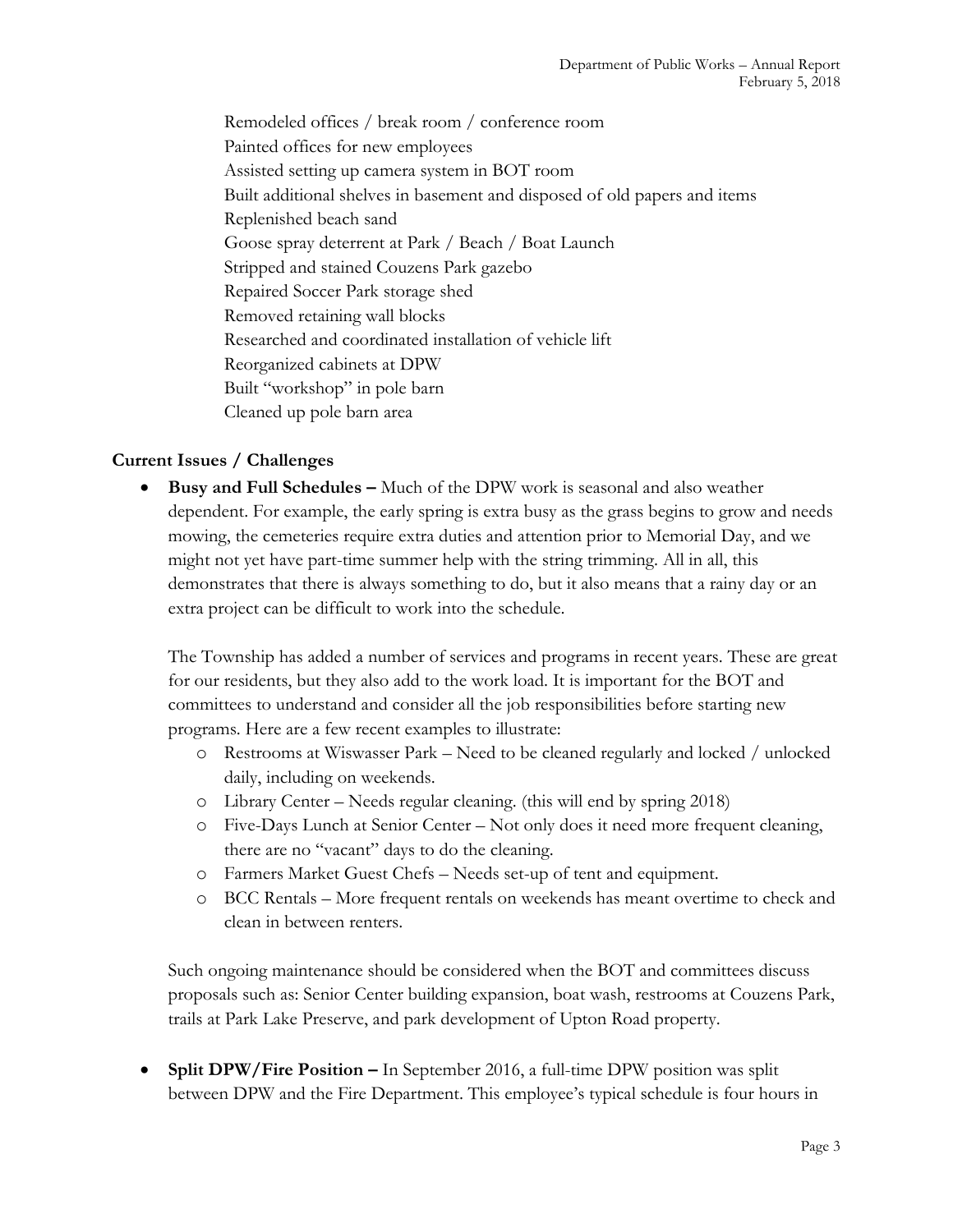the morning at the Fire Department then four hours in the afternoon at DPW. Additionally, this employee is available to leave DPW to respond to priority calls.

This split arrangement works, but it does have a few inherent difficulties. Most notably, it has been the shift of twenty hours per week from DPW to Fire, and less employee availability for DPW responsibilities. This is compounded when there are priority calls requiring him to leave his DPW duties, with the other DPW employees adjusting their schedules to cover his absence. Additionally, he has found – both when working at the Fire Department and at DPW – that a four hour shift can frustrate the completion of some projects, especially when he needs to take some time to clean up and put away equipment at the end of his shift.

 **Building Maintenance Schedule** – Building maintenance has generally fallen on either the DPW employee with primary responsibility or fix-it when there's been a problem. With Police air conditioning, Fire sprinkler, and Senior Center air exchanger needing extensive "emergency" repairs in 2017, it has become apparent that each building should have a regular maintenance schedule. In late 2017 / early 2018, DPW has begun reviewing, organizing, and writing the maintenance schedule. This will assist preventive maintenance and budgeting going forward.

## **Update on 2017 Goals**

- **Building Maintenance Schedule**  Building maintenance has generally fallen on either the DPW employee with primary responsibility or fix-it when there's been a problem. As we've added more equipment with the Senior Center kitchen and begun addressing prior deferred maintenance in the Fire Hall, it has become apparent that each building should have a regular maintenance schedule. **Update:** *Started organizing and writing in early 2018.*
- **Storage Space** Just like in many homes, the Township basement becomes the repository for lots of stuff. The Township certainly needs storage space for records and occasional items, but some of it has become excessive. The last couple of years, DPW has built additional shelves in the basement, worked with staff to purge outdated records, and otherwise organize the space. DPW has been approved to dispose of unnecessary items from the basement according to the Township's Disposal Policy. **Update:** *Senior Center "loaner" equipment and Friends of the Library used books have been removed. Old files and papers should be reviewed and potentially disposed. Some items had no interest when advertised, so will be disposed for scrap metal at upcoming Tom King Junk Day 2018. May need to build additional shelving within next couple years to accommodate papers and files that get added every year.*
- **Projects** DPW had several projects planned for 2017:
	- o Flagpole The flagpole at the Township Offices has become crowded as nearby trees have grown taller. The Lions Club has said it will help offset the cost to relocate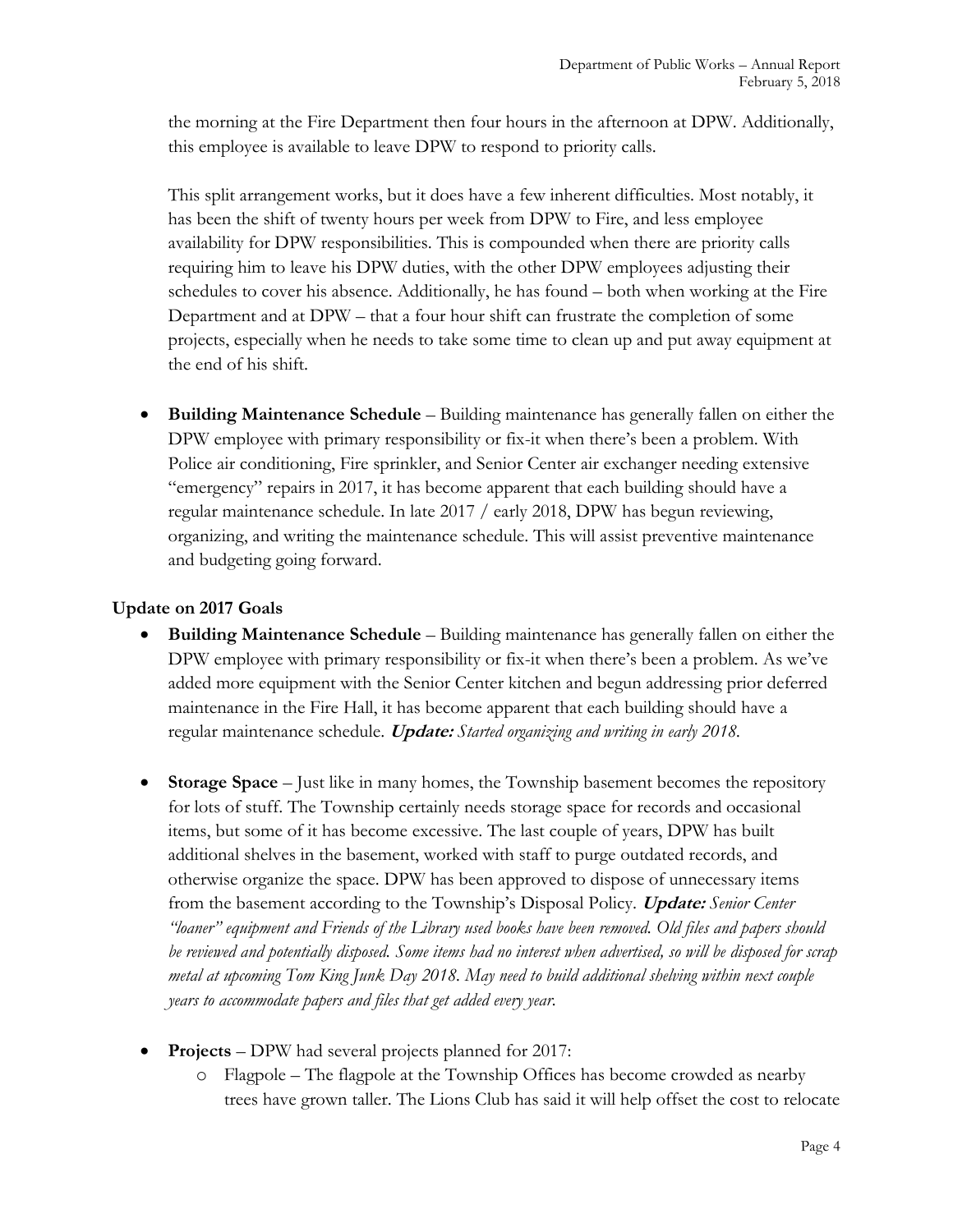the pole away from the trees. This will include some minor landscaping. **Update:**  *Completed.*

- o Soccer Field Retaining Wall Portions of the railroad tie wall are bowed. It is not in imminent danger of collapse, but does need repair. The most cost effective fix appears to be filling the empty space below the wall so it is just a slope rather than a wall. This could be done by DPW or might be coordinated with a nearby construction project. **Update:** *Completed. Grass seed will need to be checked and touched up in spring 2018.*
- o Rose Cemetery Shed Replacing the electric service, fascia, and minor repairs. **Update:** *Completed.*
- o Fletcher Robson Nature Park The trails are due for periodic clearing of encroaching brush. A fence or other barrier will be installed to prevent vehicles from entering and damaging the property. In the past a gravel parking lot has been discussed but is not a priority at this time. **Update:** *Trails cleared, fence not installed.*
- o Police Department Floors The twenty-four / seven nature of the Police (and the fact that we can't just close it down for a few days like other buildings) makes it difficult to maintain the tile floors. They should be stripped and waxes annually, but this often gets skipped or only partially completed. DPW will explore commercial carpet, polished concrete, or other low maintenance alternatives for the floors. But actually changing out materials may not occur this year, depending on cost and complexity. **Update:** *Contractor to measure department and provide sample materials.*
- o Parking Lot Crack filling and patching of the Township Offices parking lot is budgeted for this year. This will be contracted out, but DPW may assist with the work or will likely re-stripe the parking lots afterward. **Update:** *Project changed. Extensive "overlay" patch by Senior Center was done in 2017 as first of six year plan to rehab parking lots. Afterward, DPW striped the parking stalls throughout the Township Office Complex.*
- o Couzens Park Shed If the Township proceeds with restrooms at Couzens Park, the School has said something could be "worked out" for the Township to acquire the existing storage shed on the site. DPW would remove and transport the shed, so it could replace the small shed at the Senior Center. **Update:** *The shed was not moved from Couzens Park. DPW patched several roof leaks.*
- o Several "unplanned" projects came up during 2017:
	- Lighting Project DPW replaced lighting fixtures and / or lamps in all Township buildings. The \$21,700 cost was partially offset by an \$8,400 rebate from Consumers Energy. This is estimated to reduce electric costs by \$7,400 annually, resulting in a payback period under two years.
	- Coir Logs DPW consulted with Michigan Department of Environmental Quality on permitting requirements to install coir logs and sand fill to prevent shoreline erosion that was getting close to undermining the edge of the parking lot at Rickard Boat Launch. DPW worked with United States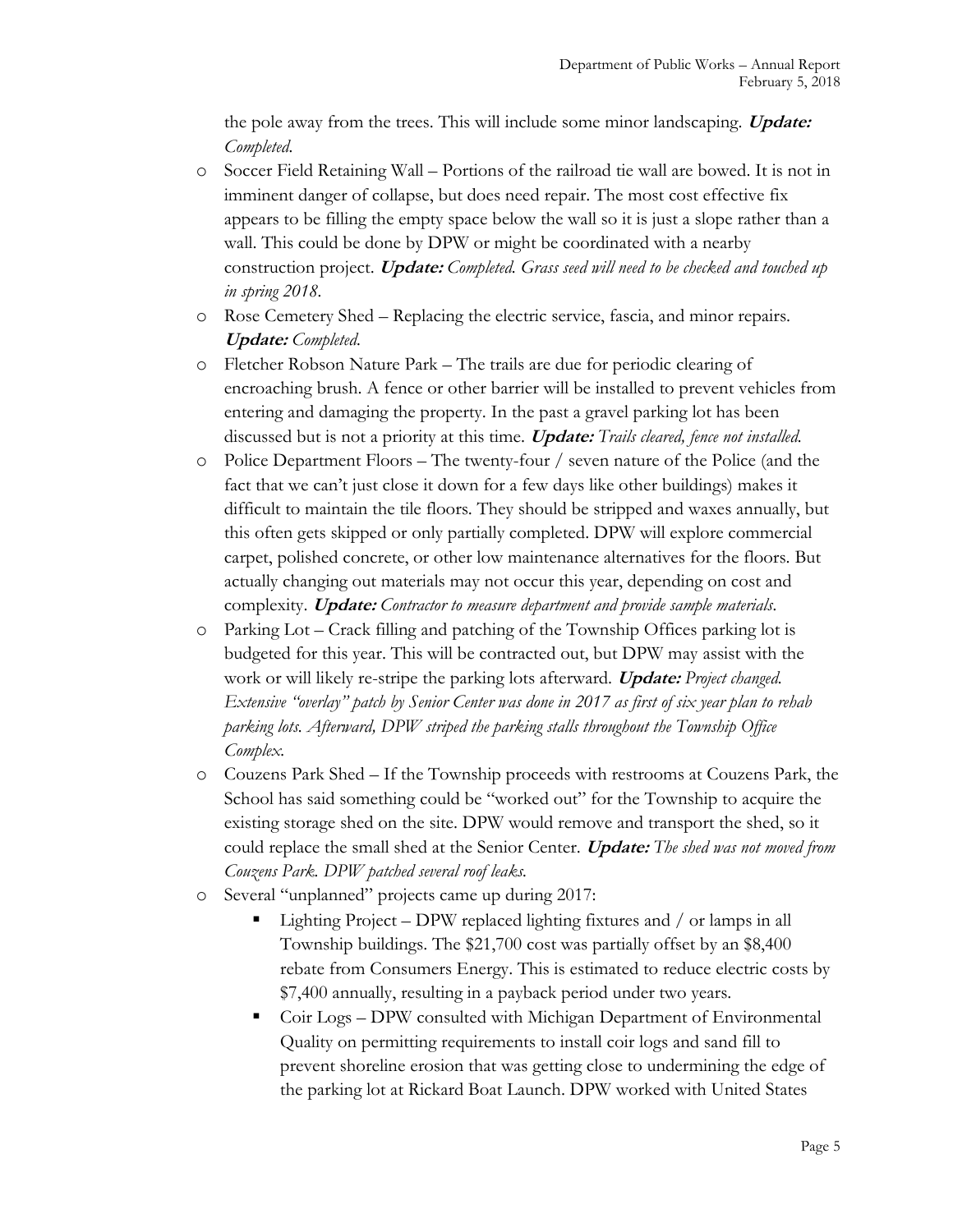Department of Agriculture for native plants establishment to reduce erosion due to wave action. This project will be reviewed in spring 2018 to touch up any settling or replant any winterkill vegetation.

- Sealed the Senior Center Deck.
- Landscaping was done behind the Office and next to the Senior Center Deck.
- Painted interior of BCC.
- Senior Center Entry An automatic door opener was installed by a contractor. An accessible ramp was built by DPW.
- Built shelves for Fire Department radio room equipment.
- Built multi-section wood box for back of Fire Department command truck.
- Refurbished boat trailer for Fire Department.
- Built rolling unit to hold 20 air tank bottles for Fire Department.
- Added light and electric outlets to work area in DPW Pole Barn and built welding table.

### **2018 Goals**

- **Projects** DPW has several projects planned for 2018:
	- o BCC Interior Lights The lights need to be properly rewired between the false ceiling and the original ceiling to remove a fire hazard.
	- o Insulate Fire Hall Insulation needs to be added above the Chief's Office and above the Radio Room. This is an energy efficiency measure, and it will protect the sprinkler system in these areas from potential freezing.
	- o Gravel Rose Cemetery Roads.
	- o Gravel Soccer Parking Lot.
	- o Curb Stops or Bollards at Soccer Parking Lot We frequently have teenagers who do "donuts" in the parking lot. This results in lost gravel, trip hazards, and frequent maintenance to re-grade the parking lot. Adding curb stops or bollards through the center of the lot might be an inexpensive but effective deterrent to the donut activity.
	- o Landscaping below Senior Center Deck.
	- o New Doors on Senior Center Shed.

### **Long-Term Goals**

 **Multi-Year Planning –** Under the current Capital Improvements Plan (CIP), maintenance of existing buildings and equipment are not eligible for listing in the CIP. But these items still need to be maintained and can be quite costly. Continuing and further developing the multi-year budget will help plan for major expenses in advance. This will also help avoid higher costs in the future due to deferred maintenance. Some future expenses include: generators for Office and Fire, lawnmowers, cars, parking lot repair, and Police roof. **Update:** *These items are included in the "future planning" section of the budget, but some vehicles and equipment may need better detail.*